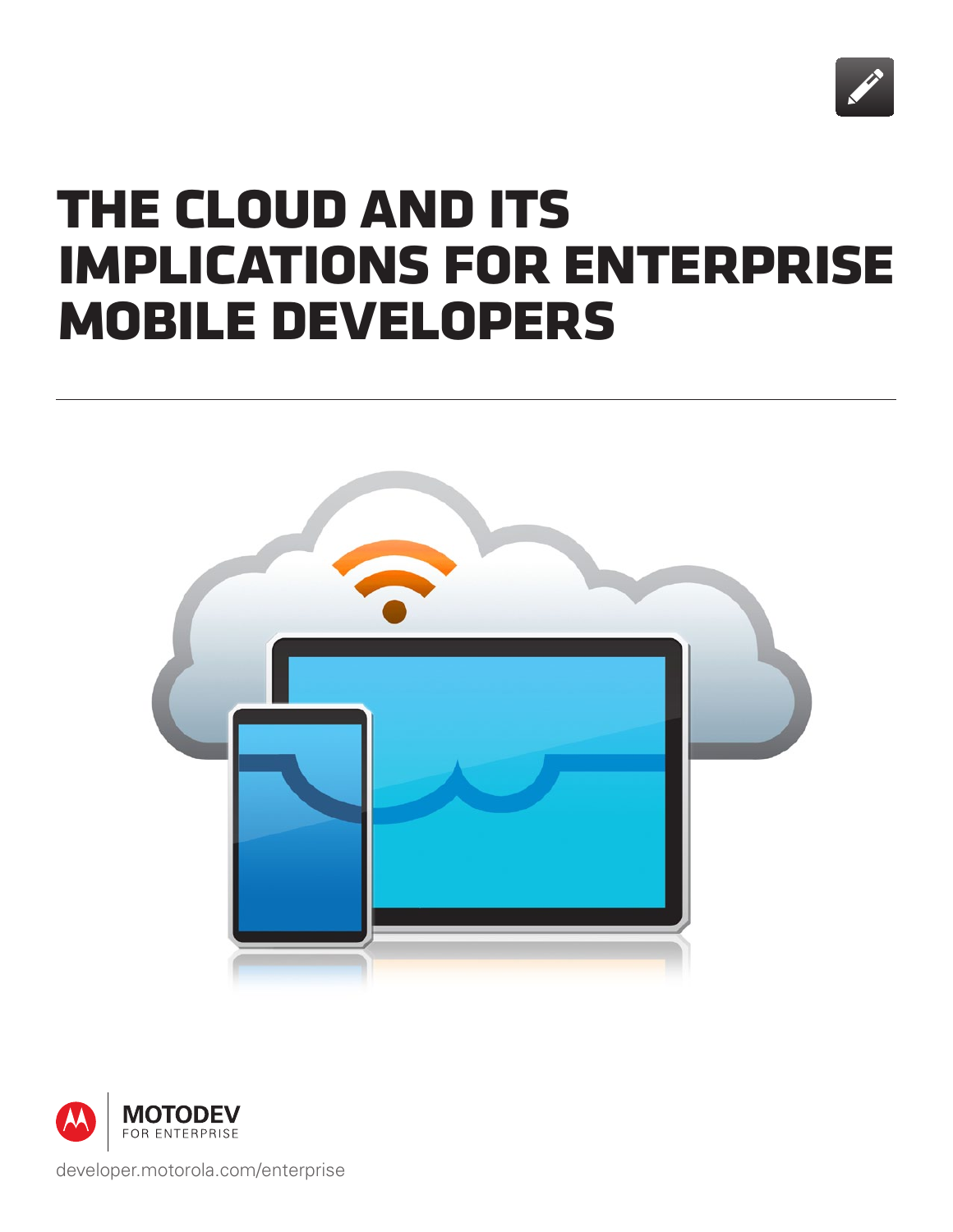## **table of contents**

| <b>INTRODUCTION</b>                                               | 1              |
|-------------------------------------------------------------------|----------------|
| SIGNIFICANT DEVELOPMENTS IN SERVER AND STORAGE TECHNOLOGY         | $\overline{2}$ |
| THE ROLE OF VIRTUAL MACHINES                                      | 3              |
| <b>WHAT IS THE "CLOUD"?</b>                                       | 4              |
| LEVELS OF SERVICE FROM THE CLOUD                                  | 5              |
| THE CLOUD'S SIGNIFICANCE FOR MOBILE                               | 6              |
| <b>ARCHITECTING FOR THE CLOUD - SERVICE ORIENTED ARCHITECTURE</b> | 6              |
| <b>WEB SERVICES</b>                                               | 7              |
| <b>COLLABORATION IN THE CLOUD</b>                                 | 7              |
| THE FUTURE OF CLOUD COMPUTING                                     | 8              |
| <b>BOTTOM LINE FOR MOBILE DEVELOPERS</b>                          | 9              |
| <b>MORE ON CLOUD COMPUTING</b>                                    | 10             |

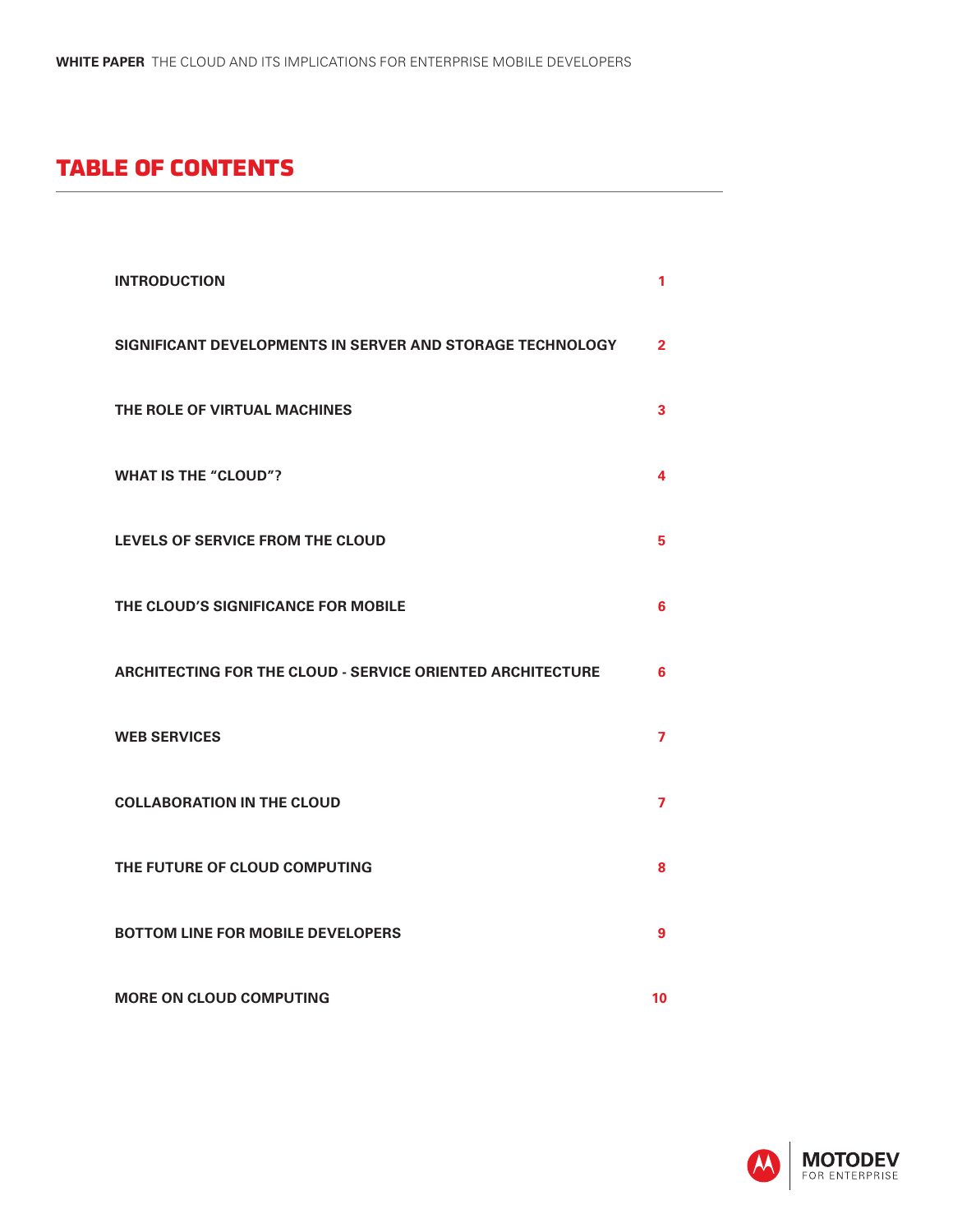### **introduction**

Consider two, perhaps surprising, statistics. In 2009, technology analysts were still writing articles with titles like "Is the Cloud Hype?" But today, more than 900 million people are comfortably using the cloud (whether they realize it or not) through their membership in Facebook, Netflix, Gmail™, Amazon, and similar services.

The second statistic compares the relative popularity of computing devices. In the last quarter of 2011, the number of mobile devices sold outnumbered the number of PCs sold. Mobile phones and tablets, already widespread, have displaced PCs as the most popular computing platform.

This white paper examines how these two trends of "increasing cloud use" and "increasing mobile use" strengthen and reinforce each other. It explains how developers can access and use the cloud inside mobile apps.

Cloud computing and cloud storage today represent the latest results in a series of incremental technology developments. A straightforward way to understand the cloud is to review past milestones in structured storage. Going back to the 1981 launch of the IBM PC, essentially all disk storage was local and attached to the CPU. In the mid 1980s, the arrival of local-area-networked workstations fostered a new paradigm of client/server storage. Storage need no longer be directly attached to the user's PC. It could now be centralized on a large server, and accessed remotely via requests from many different clients over the local subnet (at first) or over the Internet (eventually).

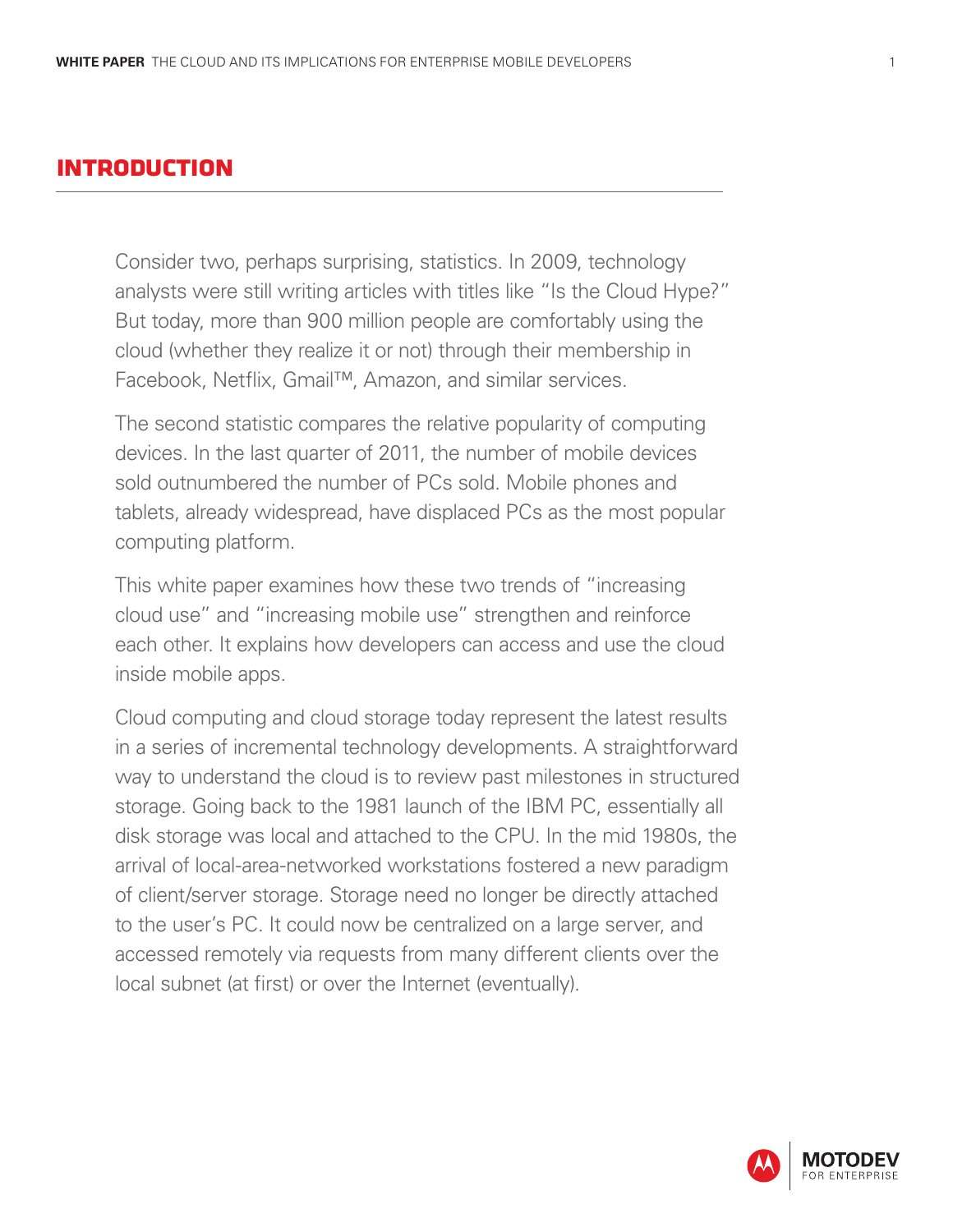## **significant developments in server and storage technology**

Early developments were about storage but with the rise of online web systems, processing power has also become a specialized resource. Computers that serve web pages are dedicated to that task alone. The trend of setting aside hardware for specific tasks grew more pronounced, with different servers assigned to load-balancing, to application execution, and to database hosting. Multi-tier app systems had arrived.

Table 1 below shows storage technology milestones, the incremental "enabling" changes, and some of the benefits delivered.

| <b>TECHNOLOGY MILESTONE</b>                                                                                                                                                                                                               |  | <b>RENEFITS</b>                                                                                                                                                    |  |
|-------------------------------------------------------------------------------------------------------------------------------------------------------------------------------------------------------------------------------------------|--|--------------------------------------------------------------------------------------------------------------------------------------------------------------------|--|
| <b>Client/server file sharing:</b><br>Delivering file storage across a network                                                                                                                                                            |  | Centralization, cheaper<br>administration, larger capacity, bulk storage                                                                                           |  |
| Data center with "islands" of SCSI<br>disk arrays:<br>Centrally-housed servers each with<br>a "disk farm" often dedicated to<br>individual apps                                                                                           |  | Scalability, cost reduction,<br>data integrity (RAID)                                                                                                              |  |
| <b>Storage Area Network (SAN) and</b><br><b>Network Attached Storage (NAS):</b><br>SCSI disk "islands" absorbed into<br>the fabric of a high speed switched<br>ethernet. Storage is exported as raw<br>blocks (SAN) or a filesystem (NAS) |  | Greatly simplifies storage administration and<br>provisioning, parallel hardware supports very<br>high data transfer rates                                         |  |
| Multi-tier web system:<br>Dedicating different hosts to different<br>tasks - IP load balancer, web server,<br>app server, database server                                                                                                 |  | Higher performance and scalability                                                                                                                                 |  |
| <b>Virtual machine images:</b><br>One or more completely isolated<br>guest operating systems, running as<br>a software image on a host computer                                                                                           |  | Isolation, security, ability to replicate and<br>achieve scalability, ability to move to adjacent<br>servers, operating system standardization,<br>task dedication |  |

**MOTODEV** OR ENTERPRISE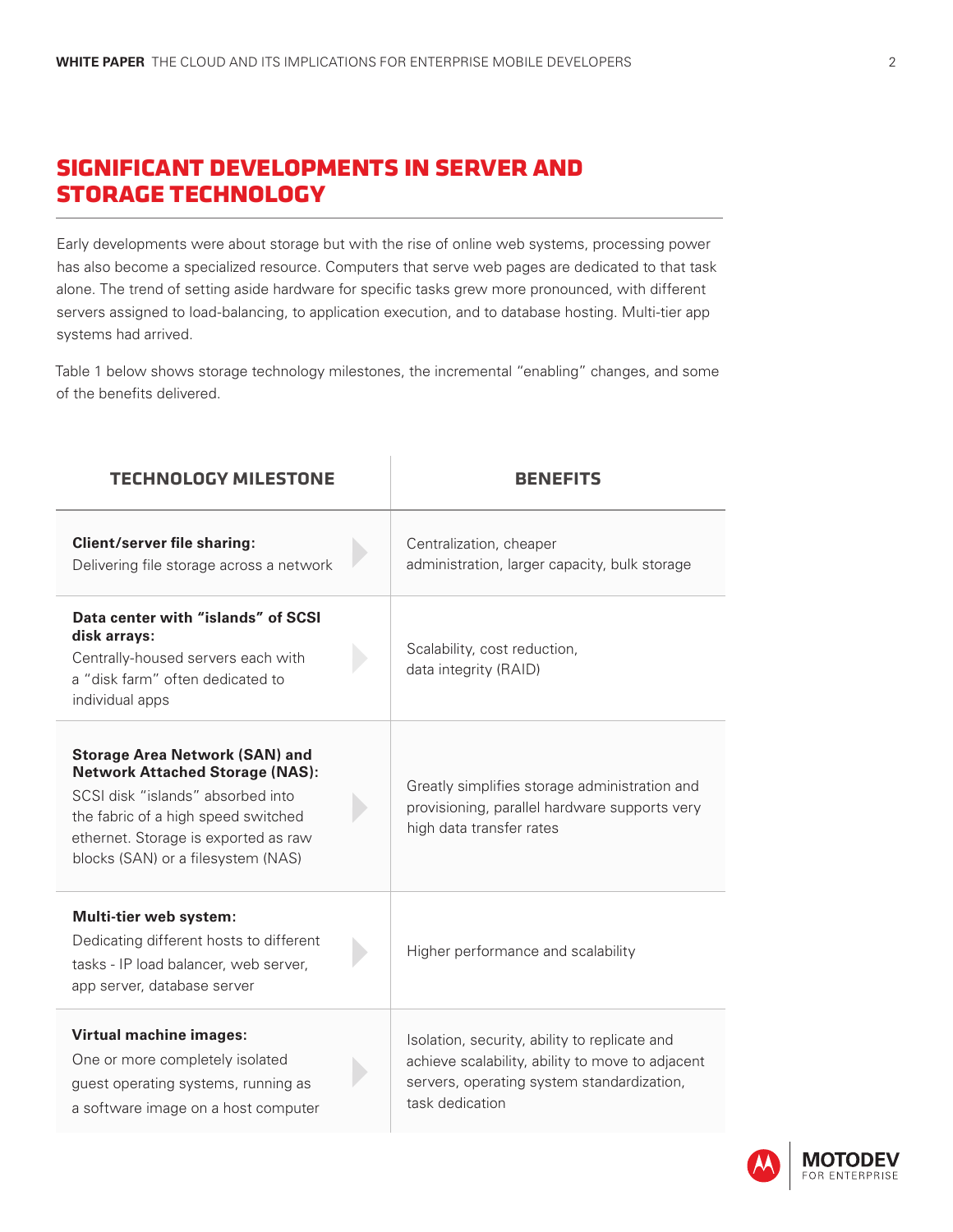By running apps on dedicated servers (instead of individual desktops), updates and upgrades are greatly simplified. You only have to administer a few dedicated servers in the data center, not software on hundreds or thousands of client PCs on desktops throughout the enterprise. The rise of dedicated app servers was the point at which CPU power, too, became a centralized server resource. The next section examines the significance of virtual machines, and how they are used to manage CPU resources in the cloud.

## **the role of virtual machines**

The next development was to virtualize the hardware. By running your web server in a virtual machine, you separate it from physical hardware, and allow better granularity for matching tasks to computing resources. Here's how that works.

A virtual machine (VM) is a completely isolated guest operating system, running on a host computer. The Android™ emulator used to test apps is a VM. The Android VM emulates an ARM cpu that runs Linux and the Android platform, on top of a desktop computer running MacOS, Windows or Linux. When using VMs, there are at least two operating systems - one OS running on the host PC, and another OS running on each VM. Each VM can run the same OS as the host, or a different OS.

A VM can also allow a single machine to act as if it were many independent machines (by running many VMs). Power users create a separate VM for each Windows app - one VM image for Internet Explorer, another for Word, a third VM for Microsoft Silverlight. By running in separate VMs, an app crash will only halt that specific VM, and not all instances of Windows apps. It costs a bit more in memory and licenses, but it saves hours of recovery, set-up, and restart time. At the time of writing (summer 2012) an hour of cloud cpu time in a VM at Amazon costs 8 cents and there are cloud providers who offer compatible interfaces for even less (see [aws.amazon.com/ec2/pricing/](http://aws.amazon.com/ec2/pricing/) for pricing).

Parallels VM software product supports a VM environment on Mac OS X, providing Mac users with access to legacy Windows applications.

The technique of "run each app in a VM" really comes into its own on servers in the cloud. Here, the standard approach is to run server-based apps, not directly on a physical server, but inside VMs that run on the server. By packaging the server-based app within a VM image, the data center gains significant system administration advantages:

- **Security** the application is isolated in a known, controlled, locked down environment
- **Stability** the environment won't change unless you change it (no unexpected OS upgrades pushed from the OS vendor, and no system library updates caused by installing additional applications)
- **Ease of administration** hours of re-installation or upgrades can be completed in seconds by simply copying a virtual image file
- **Scalability**  additional instances of the app-in-a-vm can easily be started on this or additional physical servers, to meet heavy demand (scalability)
- **Defect isolation** a crashed VM won't take down other VMs running on the same server

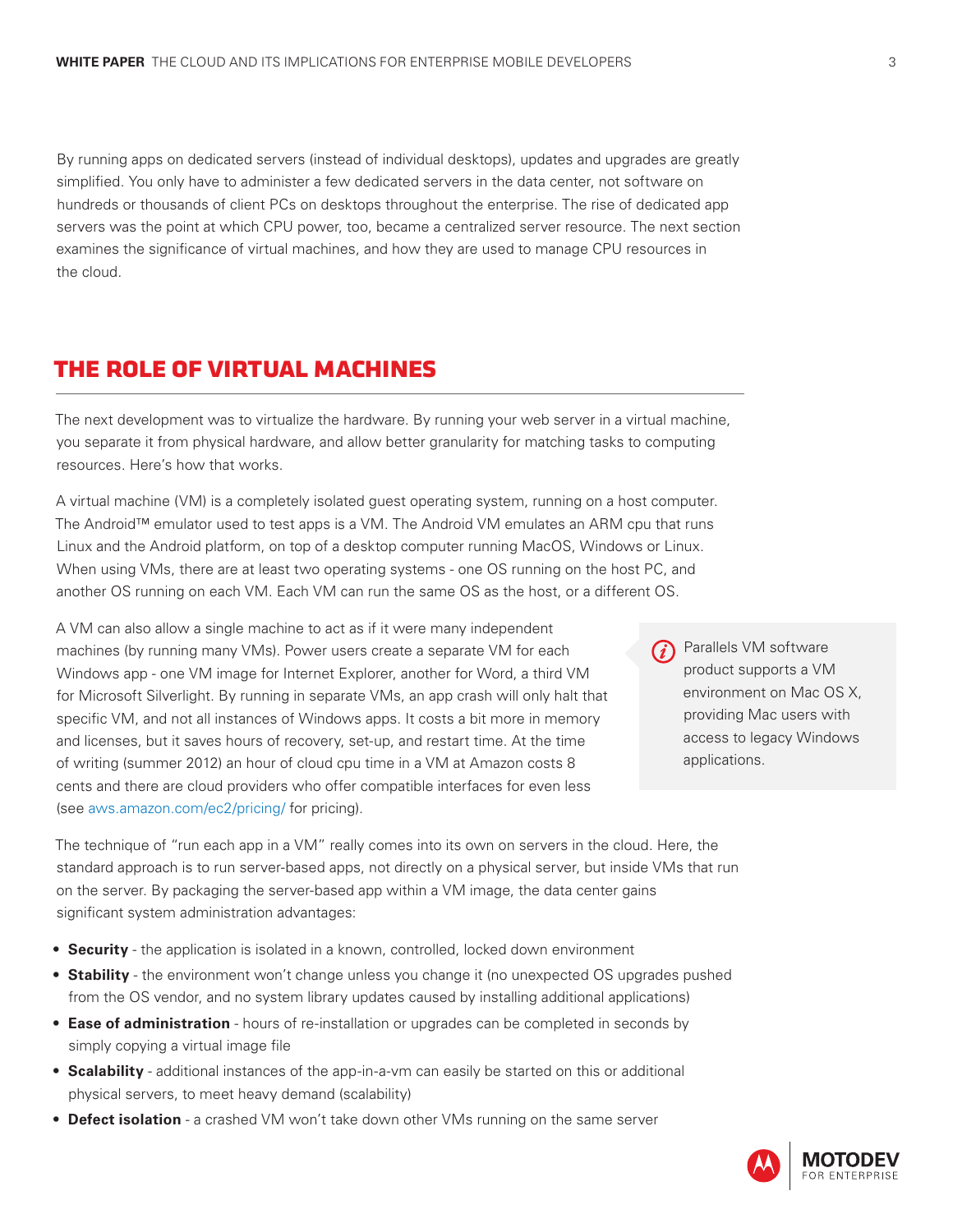• **Lower cost** - it's cheaper to lease a VM running on a server than to lease the entire server

The advantages of packaging each server app inside a VM to run it are so compelling that this is the standard "best practice" within a cloud.

Applications are run as a  $(i)$ service that clients access through a URL. The app service is delivered from within a VM running on the physical host.

## **what is the "cloud"?**

Some people use the term "cloud" in the general sense of network transport infrastructure. In this white paper, cloud means the combination of storage and computing resources that support scalable software services delivered over the network. It's the data center, software, and virtualization, not the wiring. There are many clouds - the Facebook cloud is different from the Flickr cloud which is different from the Google™ cloud. A cloud may be open to the public, or completely private for use only by employees of a particular organization.



How you see a cloud depends on the hat you wear. To a user, a cloud is an amorphous resource, typically accessed through a browser. It can provide flat storage of books, music, and other files. Or it may provide computing resources, such as when you use Google [App Engine f](https://developers.google.com/appengine/)ramework to run a servlet in the cloud. It often does both file storage and computing, for example when you use Google Maps™ with Navigation (Beta) to display a driving route which is calculated and updated in real time.

To an IT architect, the cloud is the service that delivers computing and storage resources, and meets written Service Level Agreements, to a mixed community of end users.

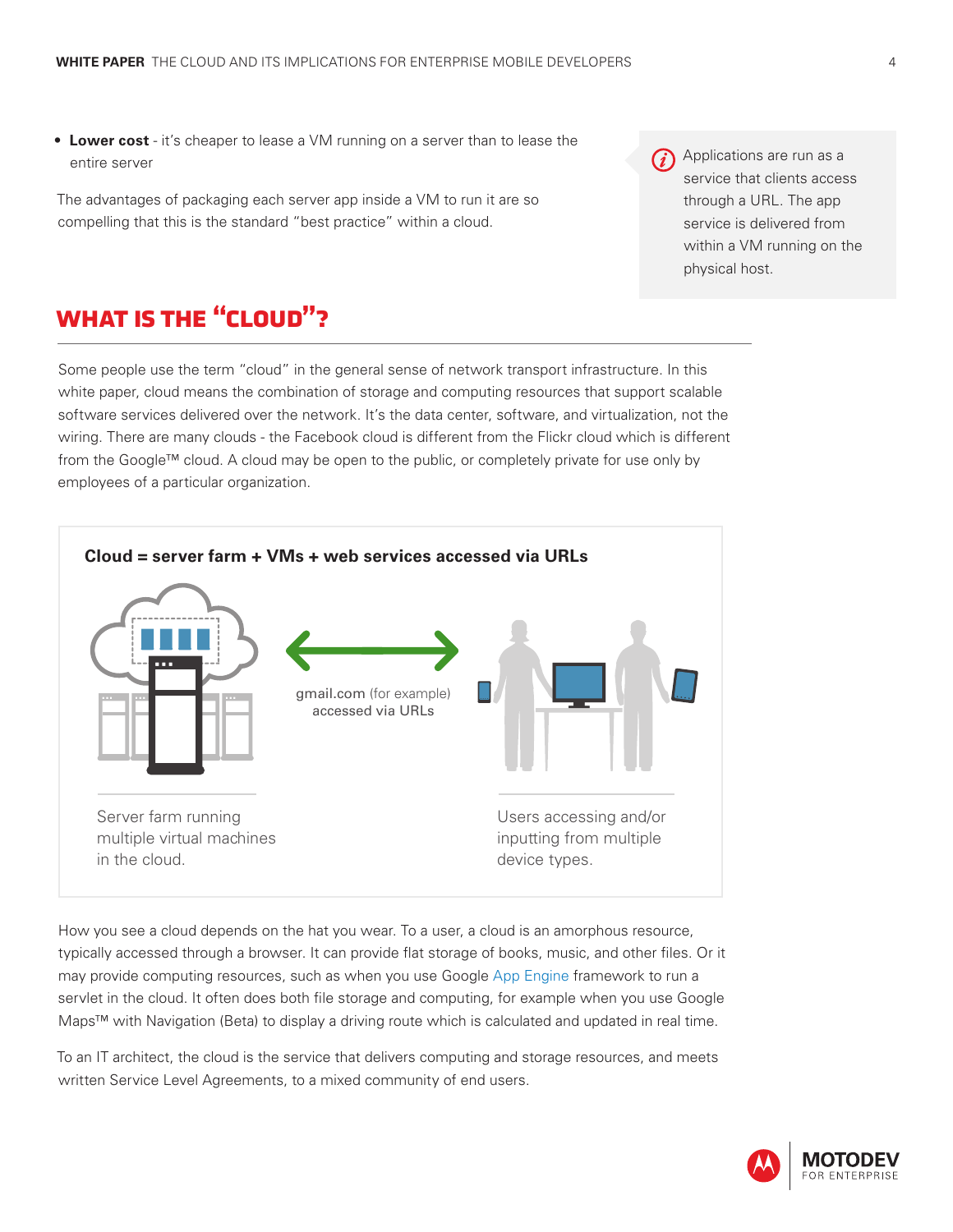#### **To a data center operations manager, the cloud is:**

- One or more data centers
- Each containing file servers with network attached storage
- Combined with compute servers
- Each running virtual machines
- With each virtual machine dedicated to one or more instances of a single application

#### **To an app developer manager, the cloud brings to your mobile device:**

- Almost infinite CPU capabilities
- Almost infinite storage
- Easily accessed software services running on backend servers
- The ability to upload storage or processing to servers, and easily access them later
- New opportunities for users to collaborate with each other

## **levels of service from the cloud**

Cloud computing is available at several levels of service. The most basic cloud model is known as "Infrastructure as a Service" (IaaS). Providers offer basic hardware, network and storage elements, usually in the form of virtual machines, accessed via IP address blocks. The utility computing resources are provisioned on demand from large pools in the data center. The client is billed per resource use, and is responsible for installing and administering the operating systems and applications. Additional service levels include Platform as a Service (PaaS) and Software as a Service (SaaS).

| <b>CLOUD</b><br><b>SERVICE</b>            | <b>DESCRIPTION</b>                                                                                                                                                                                                                                                                                                                                                                                       | <b>EXAMPLE</b>                                                                              | <b>Table 2</b><br>Three levels of<br>cloud service |
|-------------------------------------------|----------------------------------------------------------------------------------------------------------------------------------------------------------------------------------------------------------------------------------------------------------------------------------------------------------------------------------------------------------------------------------------------------------|---------------------------------------------------------------------------------------------|----------------------------------------------------|
| Infrastructure<br>as a Service<br>(laaS)  | Delivers basic hardware, storage, delivered over the<br>network. The customers for this type of cloud are IT<br>groups.                                                                                                                                                                                                                                                                                  | Rackspace<br>Cloud                                                                          |                                                    |
| <b>Platform as</b><br>a Service<br>(PaaS) | Delivers virtualized hardware with an installed<br>operating system, programming language execution<br>environment, database, and/or web server. Typically<br>supports on-demand scalability - additional server<br>instances will automatically be deployed to meet<br>incoming demand, and turned off again when no<br>longer needed. The customers for this type of cloud<br>are software developers. | The Google™<br>App Engine<br>framework,<br>Salesforce.<br>com's CRM<br>platform<br>(Heroku) |                                                    |
| Software as<br>a Service<br>(SaaS)        | The complete stack including application software is<br>hosted in the cloud. Users typically interact with the<br>application software using a browser. The customers<br>for this type of cloud are end users.                                                                                                                                                                                           | Gmail™<br>Google+™                                                                          |                                                    |

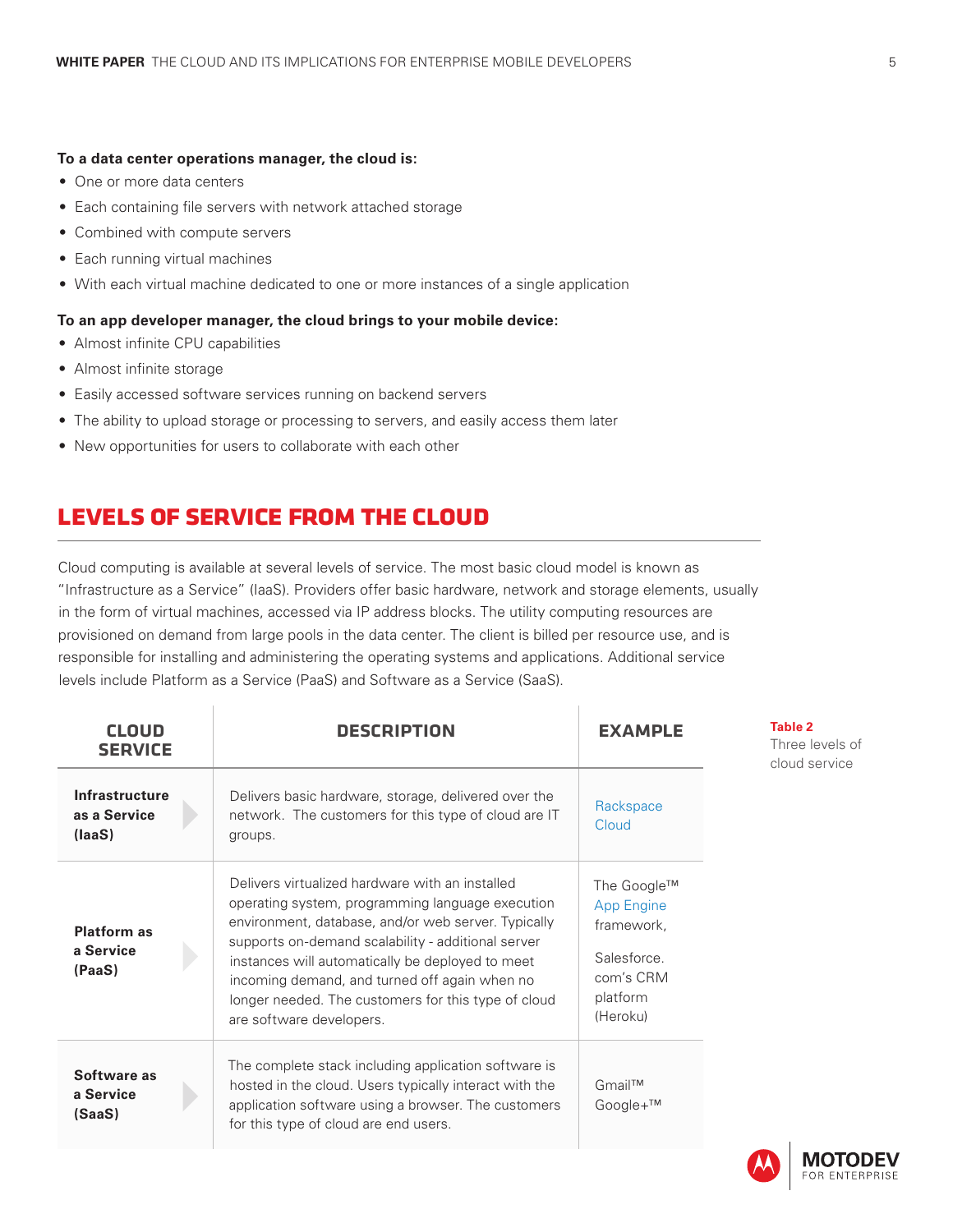The Wikipedia report on SaaS rightly notes that "SaaS has become a common delivery model for most business applications, including accounting, collaboration, customer relationship management, management information systems, enterprise resource planning, invoicing, human resource management, content management, and service desk management. SaaS has been incorporated into the strategy of all leading enterprise software companies." [\(en.wikipedia.org/wiki/Software\\_as\\_a\\_service](http://en.wikipedia.org/wiki/Software_as_a_service)).

# **the cloud's significance for mobile**

The key insight is that cloud makes enormous storage and computing resources available very cheaply, and as a commodity or utility. These resources are easily accessed through URLs over the network. When the https protocol is used, all communications are securely encrypted. For developers and enterprises, the benefits of using the cloud include:

- Easy deployment of new software
- Automatic scalability to meet demand. New servers are brought online as needed.
- Freedom from provisioning or managing data centers
- Https protocol uses strong encryption to secure data

The significance for mobile device users is you can connect to that network from anywhere your device has a data or Wi-Fi connection. That means that you have access to the vast resources from almost anywhere you are likely to be. You can use storage and computing resources wherever you need them (as long as you have a network connection). The benefits are seen across the whole spectrum from individual end users to multinational enterprises and adoption by industry has been swift. There are indications that the smaller the company, the more likely they are to use cloud-based services for all their IT needs.

## **architecting for the cloud - service oriented architecture**

There is a strong trend in IT at present towards "Service Oriented Architectures" (SOA). [SOA](http://en.wikipedia.org/wiki/Service-oriented_architecture) is a set of design principles for decomposing business systems into interoperable software components accessed over the network (often through URLs in a browser). The components are well-defined business functions (such as "enroll a customer" or "take payment for a sale") that can be reused whenever that action is needed. Components can be strung together as part of a larger transaction. Components can pass data to one another in the form of XML files, but the newer [JSON](http://en.wikipedia.org/wiki/Json) notation is simpler and quicker to get running. You write the server-based code in the form of servlets, just as we have done for the last dozen years.

SOA embodies a number of IT best practices including separation of concerns, information hiding, and consistency. SOA is strongly connected to use of clouds, to the point where some industry analysts regard cloud computing as the logical invention of SOA.

Perhaps one of the strongest benefits of SOA is that it completely decouples the service from the client, and allows either one to be radically changed, redesigned, upgraded or mobilized without affecting the other.

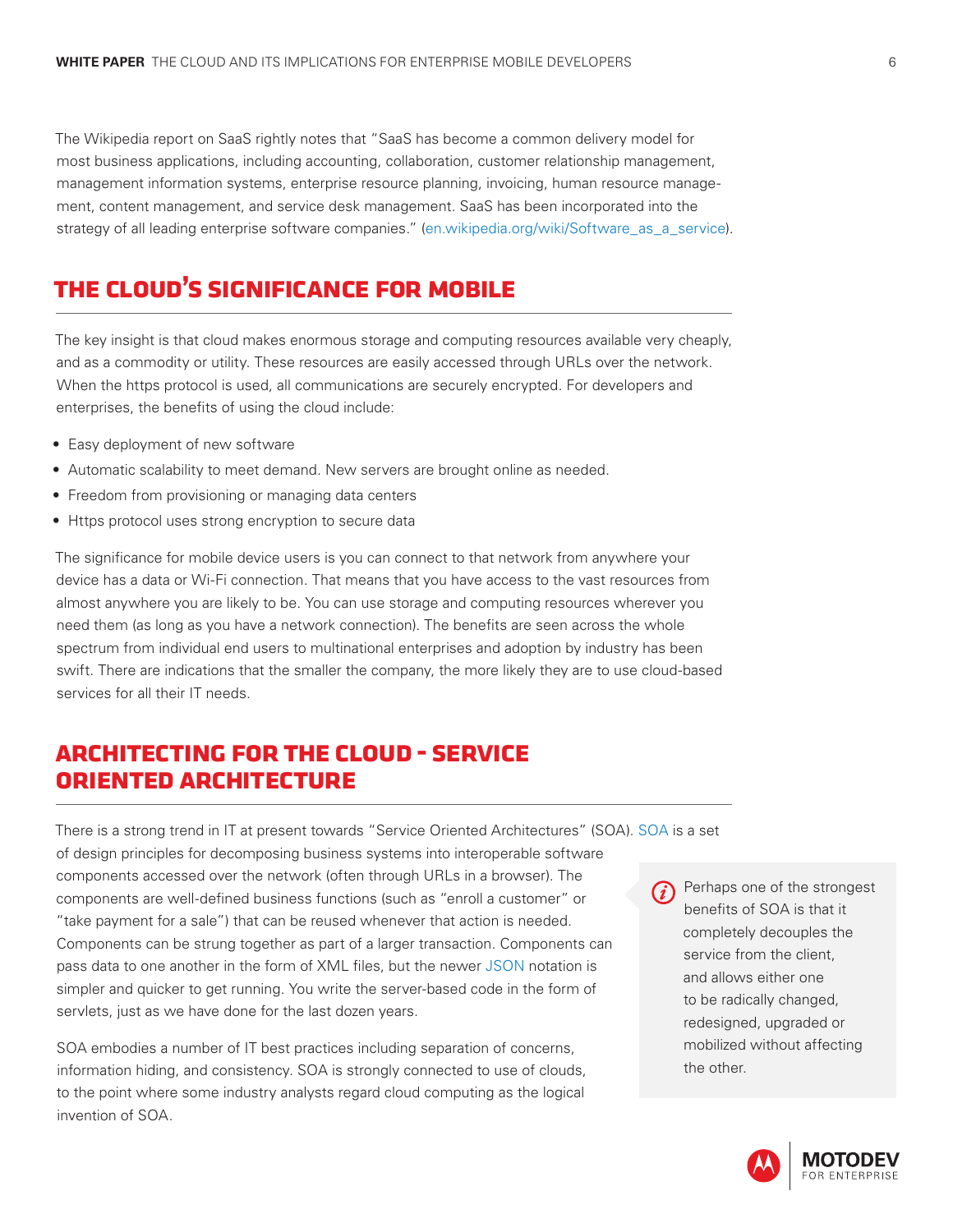The [REST](http://en.wikipedia.org/wiki/REST) (Representational State Transfer) architecture guidelines are commonly used to implement SOA designs, displacing the older, unduly complicated SOAP approach. The whole world-wide web is an embodiment of the RESTful principles, recognized and codified in retrospect. REST involves clients and servers exchanging synchronous, cacheable messages and responses. It is particularly helpful for achieving scalable server components - a key attribute of the cloud.

#### **web services**

Web services are built using REST principles. The term "web service" refers to a unit of code, hosted on a web server, that will be executed when someone browses a particular URL. The results of running that code are delivered back in the form of renderable HTML (when requested by a person) or XML/JSON (when requested by a computer). Web services are used to implement SOA.

You can write additional web services that live in your company's cloud, and invoke them from your apps. A web search will find a number of free sample web services, like [character recognition](http://finereader.abbyyonline.com/en) from image files, [stock quotes](http://www.webservicex.net/stockquote.asmx?op=GetQuote), sending a [free SMS](http://krypton.durgle.com/) message, sending a [PDF as a fax](http://faxzero.com/) or [rendering a graph](https://google-developers.appspot.com/chart/interactive/docs/gallery/linechart) from numbers. Any of these can be built into your app, expanding its features with new server-based functionality. It's conceivable that some mobile apps can be reduced to a thin client for UI only, getting all semantic content by invoking web services in the cloud. Such an app is quicker and cheaper to write, compared with an equivalent app that does everything itself.

## **collaboration in the cloud**

Software as a Service (SaaS) opens up new possibilities for collaboration, which has rarely featured in desktop software to date. Users of Google Drive™ are familiar with multiple people editing text documents and spreadsheets at the same time. Figure 2 shows a text document open in Google Drive.

From a browser each user can open a document in Google Drive and place their own cursor in the document to make changes or comments. Each user's changes are immediately seen by everyone. This can be a fast way to refine and edit a document together. Figure 2 shows editorial comments of two co-workers as this white paper was under development.





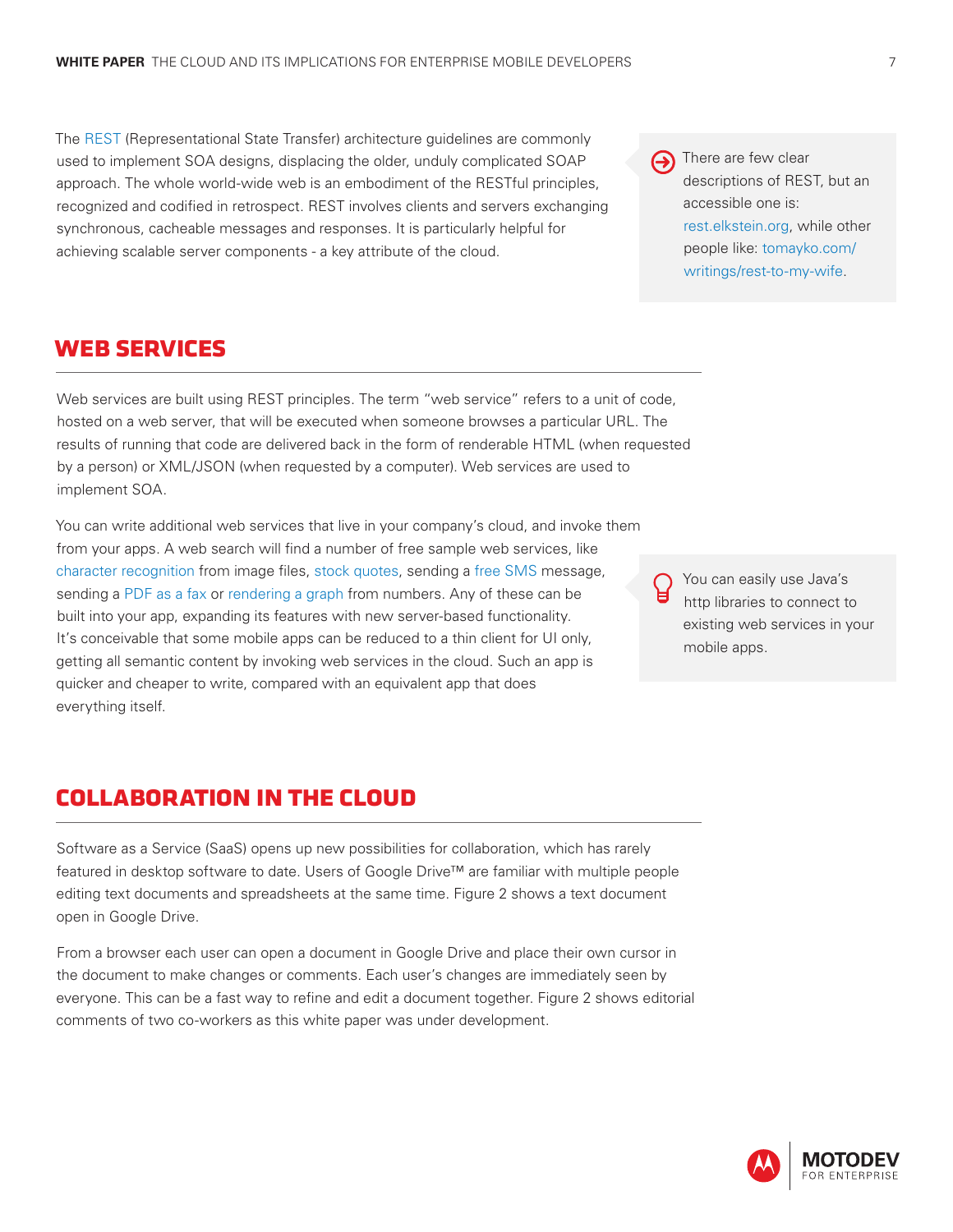

#### **PUSH FROM SERVER**

Android™ 2.2 (API level 8, Froyo) introduced a new service to help developers send updates from servers to their applications on Android phones. The initial service was known as Cloud to Device Messaging (C2DM). In June 2012, C2DM was replaced by Google Cloud Messaging™ for Android (GCM). GCM makes it easier for mobile applications to sync data with servers. The cloud can now reach out to the mobile device and say, "Hey, sync yourself to get up to date!"

The name "push" is used because the server pushes data onto the client, rather than waiting for the client to ask for it. For example, email servers can use GCM to inform devices when new email has arrived for them, rather than waiting to be polled by the device. Pushing data notifications from the server conserves battery life better than the alternative of a background service repeatedly polling the server.

Push technologies are a  $\left( \rightarrow \right)$ natural addition to the cloud framework. More information about Google Cloud Messaging for Android is available at:

> [developer.android.com/guide/](http://developer.android.com/guide/google/gcm/index.html) [google/gcm/index.html](http://developer.android.com/guide/google/gcm/index.html)

[developer.android.com/guide/](http://developer.android.com/guide/google/gcm/gs.html) [google/gcm/gs.html](http://developer.android.com/guide/google/gcm/gs.html)

#### **the future of cloud computing**

The cloud is good for nearly everyone with a good network connection: end consumers, and enterprises large and small. It delivers compelling economic benefits through sharing IT infrastructure. The cloud should be like any utility - it comes to you through a socket in the wall and is so reliable you don't notice it. Enterprises are free to operate their own cloud, or to lease cloud facilities from a commercial provider, like Amazon.

#### **STILL GROWING**

Cloud use is currently big, and getting even bigger. As part of ongoing growth, we expect to see increased use of Service Oriented Architecture and web services. Forward-looking organizations will adopt an SOA approach to designing new systems to keep their options open, regardless of cloud plans.

Gartner Group predicts that SaaS sales will total more than \$22 billion by 2015: [infoworld.com/d/cloud](http://www.infoworld.com/d/cloud-computing/gartner-saas-market-grow-179-percent-145-billion-189583)[computing/gartner-saas](http://www.infoworld.com/d/cloud-computing/gartner-saas-market-grow-179-percent-145-billion-189583)[market-grow-179-percent-](http://www.infoworld.com/d/cloud-computing/gartner-saas-market-grow-179-percent-145-billion-189583)[145-billion-189583.](http://www.infoworld.com/d/cloud-computing/gartner-saas-market-grow-179-percent-145-billion-189583)

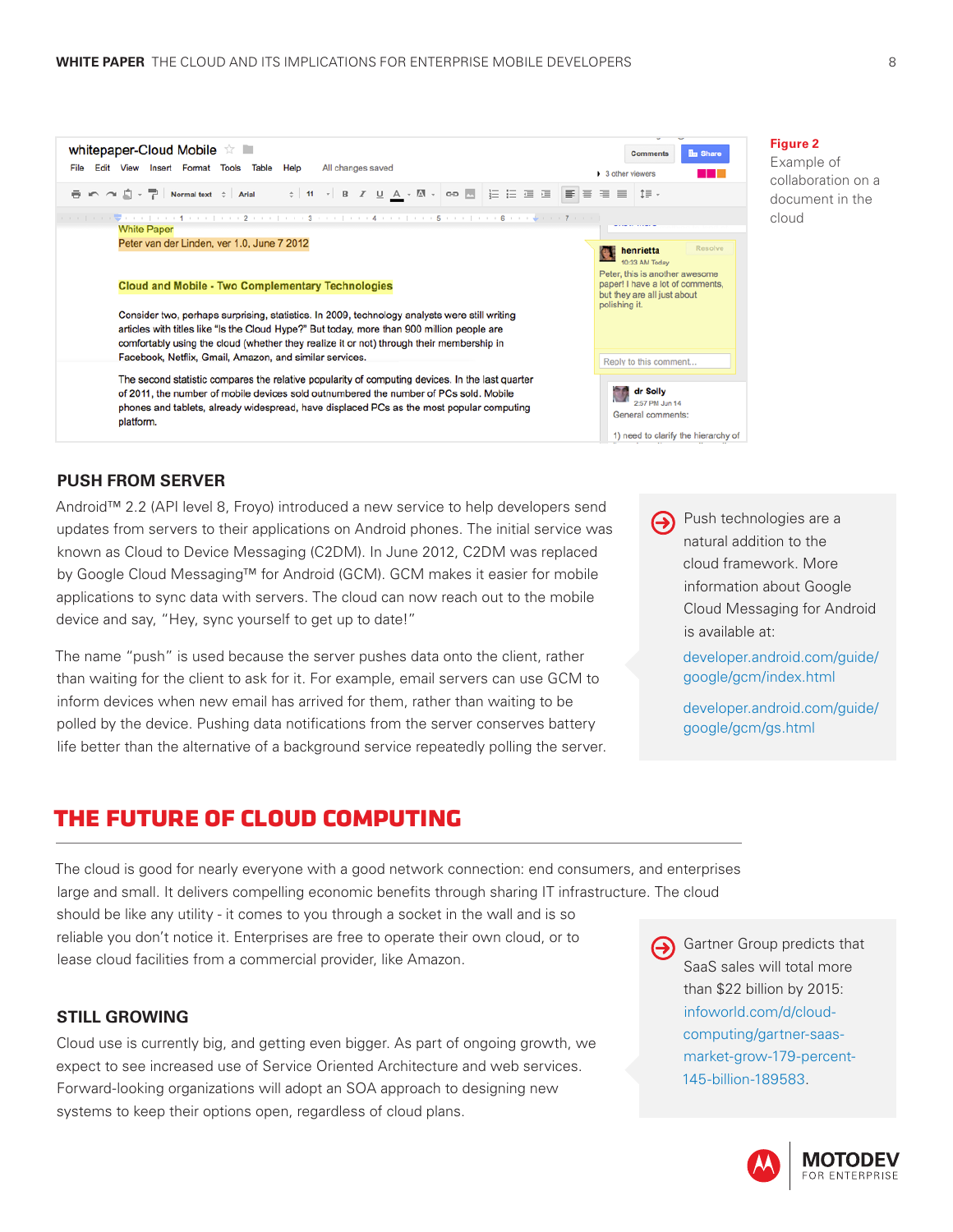#### **MOBILE CLOUD**

Some analysts have proposed that there is a mobile version of cloud that differs from non-mobile cloud. They hold that "mobile cloud" is more than just cloud computing, because it converges cloud computing, cloud networking, cloud services, open wireless, seamless mobility and mobile virtualization into one common platform for future user-centric (contrasted with the current carrier-centric) mobile devices.

#### **BIG DATA AND ANALYTICS**

The cloud is an enabler for storing "big data" (datasets so large, they are awkward to store in older, conventional storage silos). And "big data" is an enabler for big data analytics, where data is analyzed with statistical models to extract trends and derive insights for improved business decisions.

#### **NETWORK PERFORMANCE**

The cloud depends on network access to servers. Cloud performance is limited by the latency and bandwidth of the network connection between server and client. The move to mobile devices will spur pressure for faster data rates. Speed is currently blocking home users from moving all their data into the cloud and never again having to worry about backups, sharing and remote access.

At the time of writing, North American carriers are in the middle of a transition from 3G to 4G LTE data networks, with Verizon further along than AT&T or Sprint, and T-Mobile just getting started. The carriers use different frequencies in the radio spectrum so their 4G solutions are mutually incompatible, but the speeds are standardized. The LTE specification provides downlink peak rates of 300 Mbit/s and uplink peak rates of 75 Mbit/s, compared with prevailing 802.11g Wi-Fi maximum bit rate of just 54 Mbit/s. Reading from the cloud is about 6 times faster over 4G than over WiFi. The LTE and Wi-Fi standardizing bodies both have faster standards under development, but the pressure for even more is relentless.

#### **DATA CENTER DESIGN**

The cloud is also driving some surprising innovations in data center design. In an attempt to improve density, Google™ recently patented [stackable containers of datacenters](http://www.datacenterknowledge.com/archives/2010/06/18/google-patents-tower-of-containers/). With the hope of power generated through wave action, Google envisions [floating containers](http://www.datacenterknowledge.com/archives/2008/09/06/google-planning-offshore-data-barges/) located offshore on barges.

#### **bottom line for mobile developers**

Software as a Service is now well established in IT. It is cost-effective, elastic (grows and shrinks with changing demand), and highly reliable (guaranteed service levels). Cloud computing makes large amounts of storage and processing power available on demand. Mobile devices get access to those resources from anywhere with a Wi-Fi or data connection. The increased use of cloud services from mobile devices flows from the way the two technologies complement each other. Savvy systems designers are taking full advantage of both technologies as they mobilize their enterprises.

Mobile cloud is still an emerging technology. You can read more about it at:

> [en.wikipedia.org/wiki/](http://en.wikipedia.org/wiki/ Mobile_cloud_computing) [Mobile\\_cloud\\_computing](http://en.wikipedia.org/wiki/ Mobile_cloud_computing) and [mobilecloudsummit.com](http://mobilecloudsummit.com)